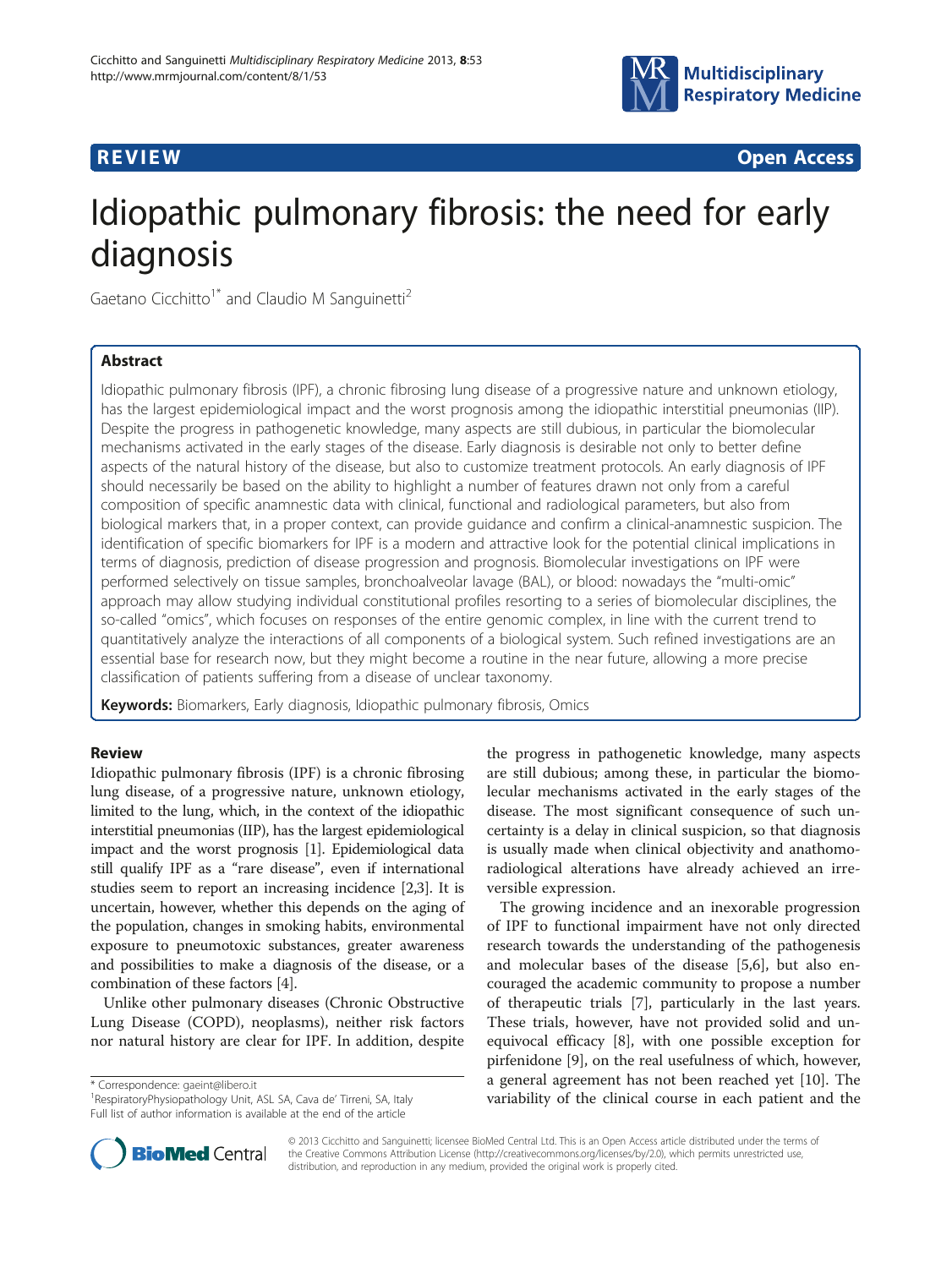difficulty to set up and properly assess clinical trials [[11](#page-4-0)] explain, at least partially, the lack of consistency of the results of such trials and the non-uniformity of interpretation of the data one can find in literature. In this context, it is notable the unavailability of trials involving the initial stages of the disease, i.e. when the variable pathobiological processes in progress could be, at least in theory, reversible.

Early diagnosis is, therefore, desirable not only to better define some aspects of the natural history of the disease, but also to customize treatment protocols that at this time are inevitably limited to the above mentioned clinical trials. This in order to optimize the clinical management of patients, who are still faced with a particularly unfavorable prognosis in the short and medium term, as demonstrated by several survival studies [\[12\]](#page-4-0).

However, the early diagnosis of IPF is not easy for a number of reasons. A first difficulty is the non-specificity of clinical symptoms at onset (non-productive cough, exertional dyspnea). It was observed that 1 to 3 years may elapse between the onset of symptoms and the specialist's assessment, while the delay in diagnosis can even increase up to 5 years [[13\]](#page-4-0). Functional evaluations do not add to specificity of clinical suspicion: a restrictive ventilatory defect, and a reduction in lung volumes in particular, as well as an alteration of the diffusing capacity of the lung for carbon monoxide ( $DL<sub>CO</sub>$ ), are a common feature of various interstitial lung diseases (ILD). In addition, lung volume can remain unaltered if there is a concomitant emphysema [[14](#page-4-0)], an association that can be justified by smoking exposure, which represents a common risk factor for both disorders.

Regarding imaging aspects, high-resolution chest tomography (HRCT) is the method of choice to highlight a pattern of usual interstitial pneumonia (UIP), the pathological-radiological substrate of IPF, the detection of which may be based on the distinguishing feature of honeycombing [\[1](#page-4-0)]. Unfortunately, this aspect is difficult to grasp until some more overt alterations appear, such as the reticular pattern at the bases and in the periphery of the lung, the presence of micro-cysts, the scarcity of ground glass, aspects, etc. [[15\]](#page-4-0).

In the light of the foregoing issues, an early diagnosis of IPF should necessarily be based on the ability to highlight, in the very early phases of the disease, a number of features drawn not only from a careful composition of specific anamnestic data with clinical, functional and radiological parameters, but also from biological markers (biomarkers) that, in a proper context, can provide guidance and confirm a clinical-anamnestic suspicion.

In general, a biomarker indicates a measurable biological characteristic (e.g. the concentration of a protein in a biological fluid, a specific functional parameter, a particular morphological expression in HRCT, and so on) at a certain time in a given disease, correlated with the presence, the progression and/or therapeutic responsiveness of the disease [[16\]](#page-4-0).

The identification of specific biomarkers for IPF is a modern look and attractive for the potential clinical implications in terms of diagnosis, prediction of disease progression and prognosis. An ideal biomarker should be easily accessible, measurable and suitable to be used for longitudinal assessment [\[17](#page-4-0)]. The need of having such indicators available is related to several purposes. First, to overcome limitations arising from the current diagnostic criteria: radiological aspects are not only late, but also sometimes not univocal in interpretation. On the other hand, surgical biopsy is very often not feasible for both the poor "performance status" of patients and their refusal to undergo a surgical procedure. In any case, a special expertise is requested for radiological and surgical procedure and interpretation, only possible in reference centers. Secondly, the availability of biomarkers repeatable over time can improve the clinical management of the patients, making it possible, for example, to provide prognostic information and optimize the inclusion in the lists of lung transplantation.

The identification and mapping of the human genome have led to the introduction of increasingly sophisticated analytical methods and the emergence of new molecular disciplines (genomics, transcriptomics, proteomics, metabolomics: omics). Accordingly, a re-profiling of various respiratory diseases, including IPF, took place within a molecular approach. In this regard a biological marker can be defined as any expression of processes involving cells (proteins, metabolites, etc..) or of a gene that can transmit information on the state of health or disease of an individual and that, depending on the type of new information provided, can be used in a specific clinical setting (diagnosis, susceptibility, prognosis, etc.) [[18\]](#page-4-0).

Acquisitions of genomics may be of heterogeneous origin. The substrate most used, at least originally, was of course the lung tissue of IPF patients, obtained from lung biopsy, autopsy or explant [\[19\]](#page-4-0).

In one study Selman et al. [[20](#page-4-0)], employing microarrays techniques, showed a different gene expression profile in IPF compared to other chronic fibrosing lung diseases, in particular the hypersensitivity pneumonitis (HP). In a subsequent work [[21](#page-4-0)] they reported a distinct biological and transcriptional structure in patients with "slow" and "progressive" forms of IPF.

Boon et al. [\[22](#page-4-0)], using a serial analysis of gene expression (SAGE), have confirmed a different gene expression in patients with IPF compared to healthy subjects or to patients with other respiratory conditions, and between "stable" and "accelerated" phenotypes in the same IPF. In addition, these AA [\[22](#page-4-0)] observed that some gene products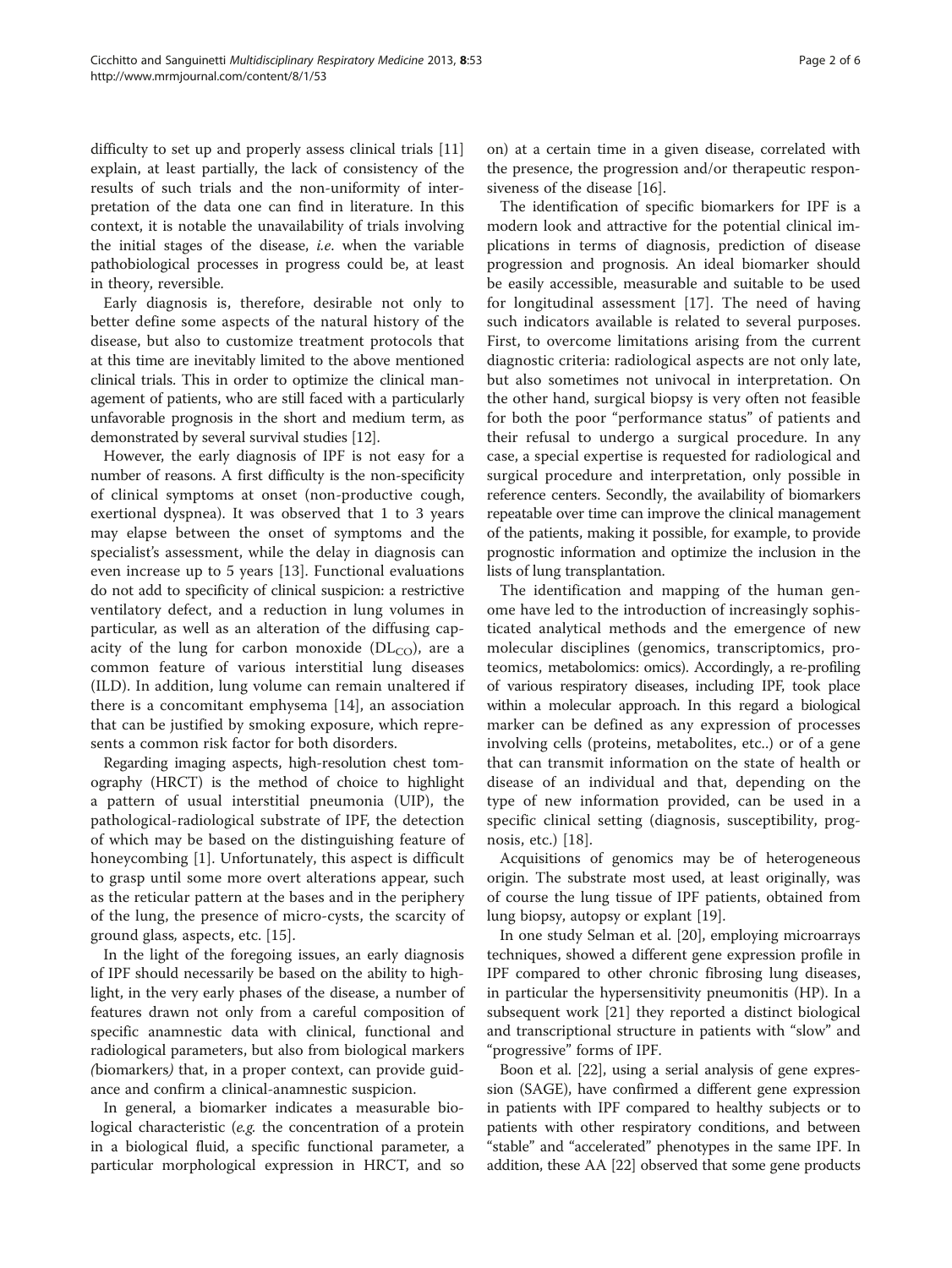related to progression of the disease were also found in biological fluids (blood and/or BAL).

Konishi et al. [[23\]](#page-4-0), still using microarray analysis, have emphasized a "molecular signature" distinguishable in acute exacerbations of IPF (AEIPF), and have observed that, in cases of AEIPF, the concomitant finding of an increased level of α-defensins in the blood may envisage a clinical role for these peptides as biomarkers to be used for patients monitoring.

The regulation of gene expression is a particularly complex aspect, being able to modulation through not only a transcriptional and post-transcriptional control, but also an epigenetic one. Epigenetic is defined as the study of changes in transcriptional profile that do not involve changes in the DNA sequence, often in response to environmental stimuli, and heritable through cell generations [[24\]](#page-4-0). The potential reversibility [\[25](#page-4-0)] of these events explains the growing interest in the possible therapeutic implications. Epigenomic analysis basically is based on evaluation of DNA methylation, histone modifications and the expression of microRNAs (miRNAs) [[26](#page-4-0)]. Extensive evidence supports the importance of epigenetic mechanisms in the pathogenesis of IPF.

Sanders et al. [[27\]](#page-4-0) found no significant differences in global DNA methylation between normal and IPF lung, but for IPF they reported an altered activity of some enzymes methylating in specific anatomical regions (in particular, fibroblastic foci), which corresponded to an altered pattern of messenger RNA (mRNA), demonstrating the involvement of a number of disrupted genes.

Pandit et al. [\[28](#page-4-0)] have summarized the available data for miRNAs, short non-coding RNA molecules involved in post-transcriptional gene regulation and often associated with tissue dysfunction. In IPF a fundamental pathogenetic moment of the fibrosing process seems to be the epithelial-mesenchymal transition (EMT), a biological phenomenon that different miRNAs can promote (e.g. miR-2 [[29\]](#page-4-0), miR-155 [[30](#page-4-0)]) or inhibit (e.g. Let-7d, miR-29) [\[31](#page-4-0)].

The importance of these observations is not limited to the understanding of the pathogenetic aspects only, since they may make possible, at least theoretically, to envisage a therapeutic strategy polarizing towards miRNAs with an antifibrosing action [[32](#page-4-0)].

Epigenetic regulation, however, may act through multiple mechanisms and interferences. An *in vitro* study described the inhibition of histone deacetylation as a possible factor for a decrease in survival of lung fibroblasts from patients with IPF, resistant to apoptosis, through modifications of DNA methylation [[25\]](#page-4-0). Dakhlallah et al. [\[33](#page-4-0)] identified in IPF a complex interactive circuit between an aberrant DNA methylation and the regulation of expression of the cluster MiR-17  $\sim$  92. In addition, a pharmacological modulation causing a re-expression

of this gene cluster seemed to reduce the genes' fibrosing potential.

Feasibility of such sophisticated strategy is, of course, conditional upon the availability of lung tissue obtained by way of surgical biopsy, with the consequent limitations inherent to such an approach, in particular sampling variability (sampling bias) [\[34](#page-4-0)] and risk of AEIPF [[35\]](#page-4-0). Other aspects should not be overlooked, such as the presence of comorbidities, in a disease that typically affects the elderly, and the mutability of interpretation of morphological patterns. This generates the need to make use of so-called "surrogate tissue", i.e. biological material obtained through partially invasive methods (blood, BAL) [\[19](#page-4-0)].

The search for markers in biological fluids substantially relies on serological analyses which led to the identification of various molecules. Following the current guidelines relating to the main pathogenetic biological elements involved, such molecules may be divided, according to their origin, into two categories: the compounds derived from type II pneumocytes and those derived from macrophages [[36](#page-4-0)]. More recently, substances from the extracellular matrix have also been identified as potential biomarkers [[37\]](#page-4-0).

Surfactant proteins A and D (SP-A, SP-D) are lipoprotein complexes, synthesized by type II pneumocytes (AEC II) and by the Clara cells, mainly active in the reduction of the surface tension, but also functioning as a defense in the context of natural immunity. An increase in SP-A and SP-D [\[38](#page-4-0)] in serum from IPF patients, was linked to a presumed increase in the synthesis by hyperplastic AEC IIs or to transudation resulting from decomposition of the epithelium and basement membrane, and this increase was correlated with mortality. These studies seem therefore to suggest that SP-A and SP-D may be potential diagnostic and prognostic biomarkers [\[39](#page-4-0)].

Another molecule derived from respiratory epithelium (AEC II and bronchiolar cells) is the Krebs von den Lungen 6 Antigen (KL6) glycoprotein, a factor of fibroblast proliferation and survival [\[40](#page-4-0),[41\]](#page-4-0), whose levels resulted high in both serum and BAL fluid [[42\]](#page-4-0) from patients with various interstitial lung diseases (ILD) of fibrosing character, both idiopathic (such as IPF and NSIP [[43\]](#page-5-0)) and associated with collagen-vascular disease [[44](#page-5-0)]. Since serum levels > 1000 U/ml seem to be correlated with survival, measuring KL6 may have a prognostic significance in both the IIP and lung fibroses associated with collagen-vascular diseases [[45](#page-5-0)].

The chemokine CCL18, synthesized by alveolar macrophages polarized towards the M2 phenotype [\[46\]](#page-5-0), exerts a chemotactic action on fibroblasts, stimulating their collagen production [\[47\]](#page-5-0): CCL18 values > 150 ng/ml resulted predictive of mortality [[48](#page-5-0)], which gives a useful prognostic value to this marker.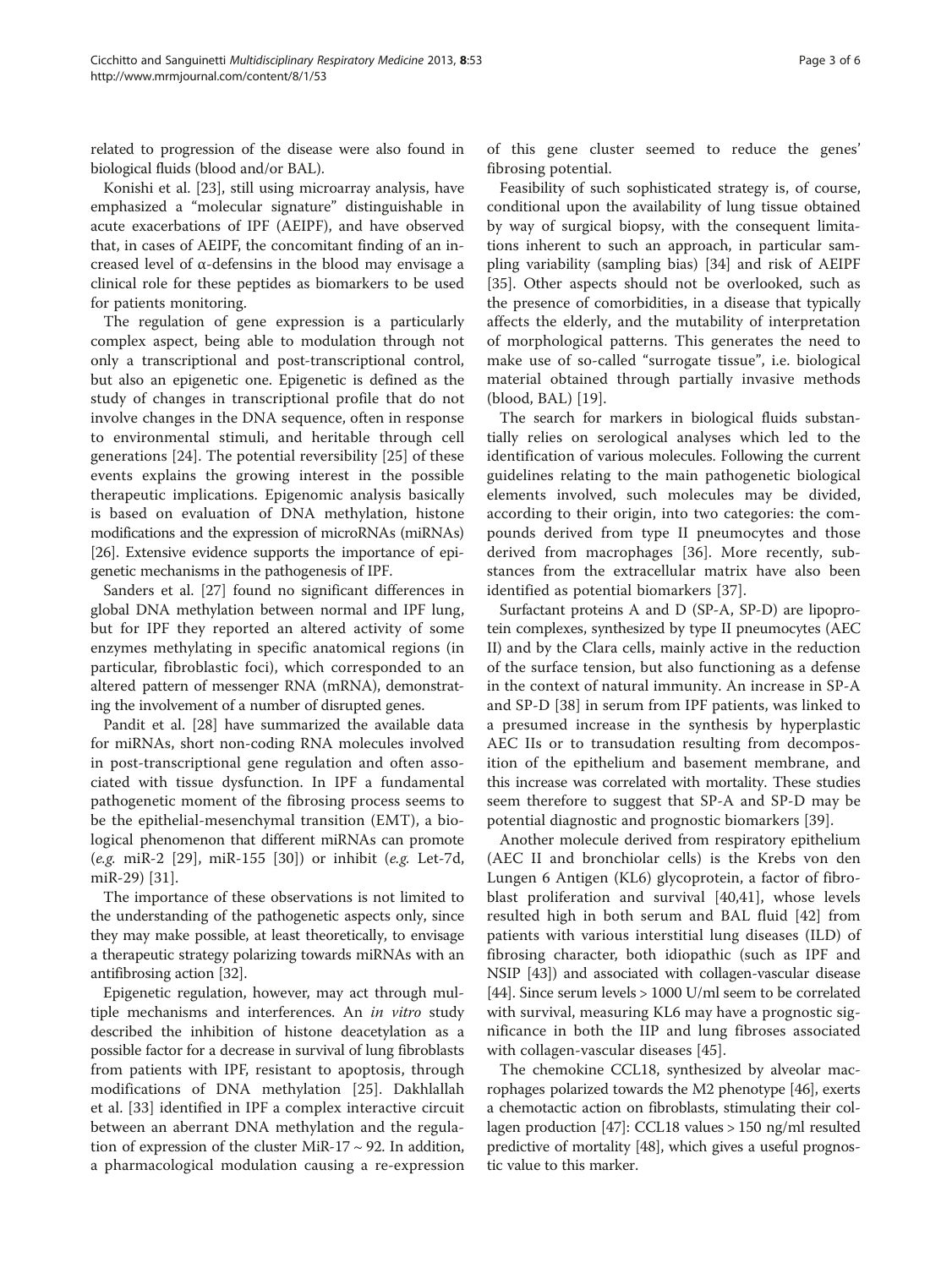The chemokine CCL2, produced by various cells including macrophages, while being correlated with the presence of pulmonary fibrosis in general and with the clinical course in IPF [[43,49](#page-5-0)], was increased also in other diseases so limiting its role as a biomarker.

The glycoprotein YKL-40, present in macrophages and epithelial cells, belongs to the family of chitinases and it regulates the growth and survival of mesenchymal cells [\[50\]](#page-5-0), including fibroblasts. Elevated levels of YKL-40 were detected in both serum and BAL fluid of IPF patients [[50,51](#page-5-0)] and resulted correlated with survival, so that it might be a useful prognostic marker.

Calgranuline B (S100A9), expressed in macrophages and neutrophils, was detected at an abnormally high level in IPF compared to controls and other ILDs; it has therefore been proposed as a diagnostic biomarker [\[52](#page-5-0)].

The matrix metalloproteinases (MMPs) constitute a family of zinc-dependent endoproteases, involved in the degradation of the extracellular matrix, but also in the processing of many bioactive molecules. Rosas et al. [[37](#page-4-0)] showed that a combined increase in serum MMP1 and MMP7 was discriminating between IPF and other ILDs or COPD, which suggested for these molecules a diagnostic role and, for MMP7 only, also a prognostic one, so that Richards et al. [[53\]](#page-5-0) have developed a mortalitypredictive multidimensional index involving integration of plasmatic MMP7, FVC and  $DL<sub>CO</sub>$ .

In addition to molecular compounds, cellular elements have been proposed as biomarkers, in particular circulating fibrocytes, i.e. cells derived from bone marrow able to develop a mesenchymal differentiation (fibroblasts and myofibroblasts), and Moeller et al. [\[54\]](#page-5-0) underlined that an increase in fibrocytes> 5% testifies a poor prognosis. A role as biomarkers has been suggested also for additional proteins (osteopontin, periostin) involved in the pathogenesis of IPF [[17](#page-4-0)].

From the above findings in the literature one may easily gather that, regardless of etiology, various biological factors are involved and interact in the process of chronic remodeling and fibrosis of the lung: these factors can therefore potentially be used as biomarkers in both ILD [[55\]](#page-5-0) in general and particularly in IPF [\[17](#page-4-0)]. Concerning IPF, numerous studies have been conducted using biomolecular analyses to clarify various aspects of clinical significance. The objectives of such works were, however, directed to the study of pathogenetic mechanisms [[56\]](#page-5-0), in order to identify new therapeutic "targets", to diagnostic characterization of the specific phenotypes [[22\]](#page-4-0) (e.g. slow vs. fast progressors) of IPF, to the identification of the presence, extension [[57\]](#page-5-0) or prognosis [\[53](#page-5-0)] of the disease, or, finally, to describe a "pattern" of gene expression [[20,23](#page-4-0)[,58](#page-5-0)]. Biomolecular investigations on IPF were performed selectively on tissue samples, BAL, or blood, in a diagnostic context which had already been defined, and not with the aim of reaching an early diagnosis.

# **Conclusions**

In conclusion, IPF is a progressive and fatal fibrosing lung disease, caused by a complex and only partially known interaction between exposure to pneumotoxic agents and predisposing conditions. The "multi-omic" approach may allow studying individual constitutional profiles resorting to a series of biomolecular disciplines, the so-called "omics", which provide various methods that are, at least in principle, complementary. Such an approach implies a shift from a "gene-centric" vision of IPF, in which a given phenotype is believed to derive from the response of a single gene to injury, to a global genome ("genome-wide") vision, which focuses on responses of the entire genomic complex [[19\]](#page-4-0), in line with the current trend to quantitatively analyze the interactions of all components of a biological system [[59\]](#page-5-0) in order to define the phenotype of various lung conditions ("systems biology").

In an age of "integrated" approach to respiratory diseases [\[60\]](#page-5-0), made possible by implementation of biomolecular analytical technologies, and of "holistic" management of IPF [[61](#page-5-0)], the use of biological markers may be extended from the search for molecules in blood to the identification of gene alterations [[62\]](#page-5-0) (single nuclear polymorphisms: SNP, gene mutations), as well as epigenetic ones [\[26](#page-4-0)] and changes in particular substances [\[63\]](#page-5-0). IPF, therefore, does not appear as a disease from an alteration of a single gene, although single mutations were found, such as those concerning the coding of the telomerase enzyme complex [\[64](#page-5-0)] or SNP, in particular in the gene encoding mucin 5B (MUC5B) [\[65\]](#page-5-0), measurable on blood and BAL as well. These changes, however, may be regarded not as an expression of disease, but rather as an increased predisposing condition, while more significant clinical information could result from methods allowing accurate analyses of genetic and epigenetic expression [\[34,35](#page-4-0)] (e.g., miRNA, methylation). On the other hand proteomics research, being able to recognize specific protein clusters (MMP1 and 7, SPP1, YKL-40, etc.) [\[17](#page-4-0)], could complement genetic investigation and contribute to the building of a biological "profile" of the pathology: many of the current obstacles may be overcome through increased access to data from the Lung Tissue Research Consortium [[66](#page-5-0)], founded by the National Health Institute with the aim of collecting biological and clinical material concerning respiratory diseases, particularly COPD and ILD.

Such refined investigations, which seem rather futuristic, are an essential base for research now, but they might become a routine in the near future, allowing a more precise classification of patients suffering from a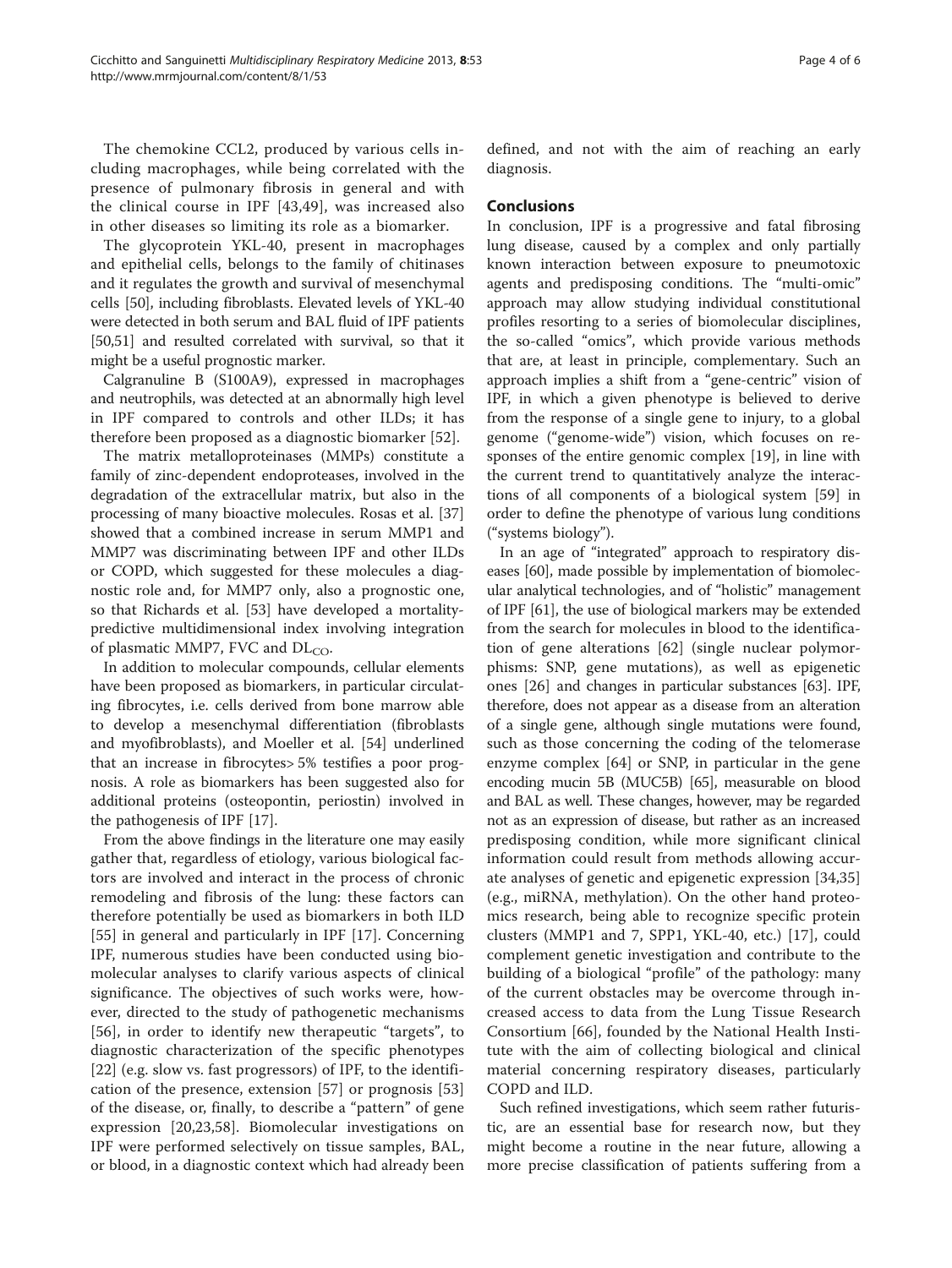# <span id="page-4-0"></span>disease that is at present so disappointing as to therapeutic response and prognostic expectation.

#### Competing interests

The authors declare that they have no competing interests.

#### Author details

<sup>1</sup> RespiratoryPhysiopathology Unit, ASL SA, Cava de' Tirreni, SA, Italy. <sup>2</sup>Senior Consultant in Respiratory Medicine, Editor and Managing Director of Multidisciplinary Respiratory Medicine, Rome, Italy.

#### Received: 8 July 2013 Accepted: 16 July 2013 Published: 9 August 2013

#### References

- 1. Raghu G: An Official ATS/ERS/JRS/ALAT statement: idiopathic pulmonary fibrosis: evidence-based guidelines for diagnosis and management. Am J Respir Crit Care Med 2011, 183:788–824.
- 2. Navaratnam V, Fleming KM, West J, Smith CJP, Jenkins RG, Fogarty A, Hubbard RB: The rising incidence of idiopathic pulmonary fibrosis in the UK. Thorax 2011, 66:462–467.
- 3. Raghu G, Weycker D, Edelsberg J, Bradford WZ, Oster G: Incidence and prevalence of Idiopathic Pulmonary Fibrosis. Am J Respir Crit Care Med 2006, 174:810–816.
- 4. Frankel SK, Schwarz MI: Update in idiopathic pulmonary fibrosis. Curr Opin Pulm Med 2009, 15:463–469.
- 5. Vancheri C, Failla M, Crimi N, Raghu G: Idiopathic pulmonary fibrosis: a disease with similarities and links to cancer biology. Eur Respir J 2010, 35:496–504.
- 6. King TE Jr, Pardo A, Selman M: Idiopathic Pulmonary Fibrosis. Lancet 2011, 378:1949–1961.
- 7. Richeldi L: Assessing the treatment effect from multiple trials in idiopathic pulmonary fibrosis. Eur Respir Rev 2012, 21:147–151.
- 8. Cottin V: Changing the idiopathic pulmonary fibrosis treatment approach and improving patient outcome. Eur Respir Rev 2012, 21:161-167.
- 9. Noble PW, Albera C, Bradford WZ, Costabel U, Glassberg MK, Kardatzke D, King TE Jr, Lancaster L, Sahn SA, Szwarcberg J, Valeyre D, Du Bois R, CAPACITY Study Group: Pirfenidone in patients with idiopathic pulmonary fibrosis (CAPACITY): two randomised trials. Lancet 2011, 377:1760–1769.
- 10. Papiris SA, Kagouridis K, Kolilekas L, Triantafillidou C, Tsangaris I, Manali ED: Pirfenidone treatment in idiopathic pulmonary fibrosis: too much of a great expectation? Eur Respir J 2012, 40:794-795.
- 11. Albera C: Challenges in idiopathic pulmonary fibrosis trials: the point on end-points. Eur Respir Rev 2011, 20:195–200.
- 12. Martinez FJ, Safrin S, Weycker D, Starko KM, Bradford WZ, King TE Jr, Flaherty KL, Schwartz DA, Noble PW, Raghu G, Brown KK, For the IPF Study Group: The clinical course of patients with Idiopathic Pulmonary Fibrosis. Ann Intern Med 2005, 142:963–967.
- 13. Kim DS, Collard HR, King TE Jr: Classification and natural history of the idiopathic interstitial pneumonias. Proc Am Thorac Soc 2006, 3:285–292.
- 14. Cottin V, Nunes H, Brillet PY, Delaval P, Devouassoux G, Tillie-Leblond I, Israel-Biet D, Court-Fortune I, Valeyre D, Cordier JF, The Grouped'Etude et de Recherchesur les Maladies "Orpheline" Pulmonaires (GERM"O"P): Combined pulmonary fibrosis and emphysema: a distinct underrecognised entity. Eur Respir J 2005, 26:586–593.
- 15. Nashimura K, Kitaichi M, Izumi T, Nagai S, Kanaoka M, Itoh H: Usual interstitial pneumonia: histologic correlation with high-resolution CT. Radiology 1992, 182:337–342.
- 16. Thomeer M, Grutters JC, Wuyts WA, Willems S, Demedts MG: Clinical use of biomarkers of survival in pulmonary fibrosis. Respir Res 2010, 11:89.
- 17. Vij R, Noth I: Peripheral blood biomarkers in idiopathic pulmonary fibrosis. Transl Res 2012, 159:218–227.
- 18. Zhang Y, Kaminski N: Biomarkers in idiopathic pulmonary fibrosis. Curr Opin Pulm Med 2012, 18:441–446.
- 19. Kaas DJ, Kaminski N: Evolving genomic approaches to idiopathic pulmonary fibrosis: moving beyond genes. Clin Transl Sci 2011, 4:372–379.
- 20. Selman M, Pardo A, Barrera L, Estrada A, Watson SR, Wilson K, Aziz N, Kaminski N, Zlotnik A: Gene expression profiles distinguish idiopathic pulmonary fibrosis from hypersensitivity pneumonitis. Am J Respir Crit Care Med 2006, 173:188–198.
- 21. Selman M, Carrillo G, Estrada A, Mejia M, Becerril C, Cisneros J, Gaxiola M, Pérez-Padilla R, Navarro C, Richards T, Dauber J, King TE Jr, Pardo A, Kaminski N: Accelerated variant of idiopathic pulmonary fibrosis: clinical behavior and gene expression pattern. PLoS One 2007, 5:482.
- 22. Boon K, Bailey NW, Yang J, Steel MP, Groshong S, Kervitsky D, Brown KK, Schwarz MI, Schwartz DA: Molecular phenotypes distinguish patients with relatively stable from progressive Idiopathic Pulmonary Fibrosis (IPF). PLoS One 2009, 4:5134.
- 23. Konishi K, Gibson KF, Lindell KO, Richards TJ, Zhang Y, Dhir R, Bisceglie M, Gilbert S, Yousem SA, Song JW, Kim DS, Kaminski N: Gene expression profiles of acute exacerbation of Idiopathic Pulmonary Fibrosis. Am J Respir Crit Care Med 2009, 180:167–175.
- 24. Ecclestone A, De Witt N, Gunter C, Marte B, Nath D: Epigenetics. Nature 2007, 447:395.
- 25. Sanders YY, Hagood JS: The effects of histon deacetylase inhibitors on fibrotic lung fibroblasts survival and apoptosis. Am J Respir Crit Care Med 2010, 181:A2015.
- 26. Yang IV, Schwartz DA: Epigenetic control of gene expression in the lung. Am J Respir Crit Care Med 2011, 183:1295–1301.
- 27. Sanders YY, Ambalavanan N, Halloran B, Zhang X, Liu H, Crossman DK, Bray M, Zhang K, Thannickal VJ, Hagood JS: Altered DNA methylation profile in Idiopathic Pulmonary Fibrosis. Am J Respir Crit Care Med 2012, 186:525-535.
- 28. Pandit KV, Milosevic J, Kaminski N: MicroRNAs in idiopathic pulmonary fibrosis. Transl Res 2011, 157:191–199.
- 29. Liu G, Friggeri A, Yang Y, Milosevic J, Ding Q, Thannickal VJ, Kaminski N, Abraham E: miR-21mediates fibrogenic activation of pulmonary fibroblasts and lung fibrosis. J Exp Med 2010, 207:1589–1597.
- 30. Pottier N, Maurin T, Chevalier B, Puisségur MP, Lebrigand K, Robbe-Sermesant K, Bertero T, Cardenas CLL, Courcot E, Rios G, Fourre S, Lo Guidice JM, Marcet B, Cardinaud B, Barbry P, Mari B: Identification of keratinocyte growth factor as a target of microRNA-155 in lung fibroblasts: implication in epithelial-mesenchymal interactions. PLoS One 2009, 4:e6718.
- 31. Pandit KV, Corcoran D, Yousef H, Yarlagadda M, Tzouvelekis A, Gibson KF, Konishi K, Yousem SA, Singh M, Handley D, Richards T, Selman M, Watkins SC, Pardo A, Ben-Yehudah A, Bouros D, Eickelberg O, Ray P, Benos PV, Kaminski N: Inhibition and role of let-7d in Idiopathic Pulmonary Fibrosis. Am J Respir Crit Care Med 2010, 182:220–229.
- 32. Yang IV: Epigenomics of idiopathic pulmonary fibrosis. Epigenomics 2012, 4:195–203.
- 33. Dakhlallah D, Batte K, Wang Y, Cantemir-Stone CZ, Yan P, Nuovo G, Mikhail A, Hitchcock CL, Wright VP, Nana-Sinkam SP, Piper MG, Marsh CB: Epigenetic regulation of miR-17 92 contributes to the pathogenesis of Pulmonary Fibrosis. Am J Respir Crit Care Med 2013, 187:397–405.
- 34. Flaherty KR, Travis WD, Colby TV, Toews GB, Kazeroony EA, Gross BH, Jain A, Strawdermann RL III, Flint A, Lynch JP III, Martinez FJ: Histopathologic variability in usual and nonspecific Interstitial Pneumonias. Am J Respir Crit Care Med 2001, 164:1722–1727.
- 35. Utz JP, Ryu JH, Douglas WW, Hartman TE, Tazelaar HD, Myers JL, Allen MS, Schroeder DR: High short-term mortality following lung biopsy for usual interstitial pneumonia. Eur Respir J 2001, 17:175–179.
- 36. Prasse A, Muller-Quernheim J: Non-invasive biomarkers in pulmonary fibrosis. Respirology 2009, 14:788–795.
- 37. Rosas IO, Richards TJ, Konishi K, Zhang Y, Gibson K, Lokshin AE, Lindell KO, Cisneros J, MacDonald SD, Pardo A, Sciurba F, Dauber J, Seman M, Gochuico BR, Kaminski N: MMP1 and MMP7 as potential peripheral blood biomarkers in Idiopathic Pulmonary Fibrosis. PLoS Med 2008, 5:93.
- Greene KE, King TE Jr, Kuroki Y, Bucher-Bartelson B, Hunninghake GW, Newman LS, Nagae H, Mason RJ: Serum surfactants proteins-A and -D as biomarkers in idiopathic pulmonary fibrosis. Eur Respir J 2002, 19:439–446.
- 39. Kinder BW, Brown KK, Mc Cormack FX, Ix JH, Kervitski A, Schwarz MI, King TE Jr: Serum surfactant protein-A is a strong predictor of early mortality in Idiopathic Pulmonary Fibrosis. Chest 2009, 135:1557–1563.
- 40. Ohshimo S, Yokoyama A, Hattori N, Ishikawa N, Hirasawa Y, Kohno N: KL-6, a human MUC1 mucin, promotes proliferation and survival of lung fibroblasts. Biochem Biophys Res Commun 2005, 338:1845–1852.
- 41. Hirasawa Y, Kohno N, Yokohama A, Inoue Y, Abe M, Hiwada K: KL6, a human MUC1 mucin, is chemotactic for human fibroblasts. Am J Respir Cell Mol Biol 1997, 17:501–507.
- 42. Kobayas J, Kitamura S: KL-6: A serum marker for Interstitial Pneumonia. Chest 1995, 108:311–315.